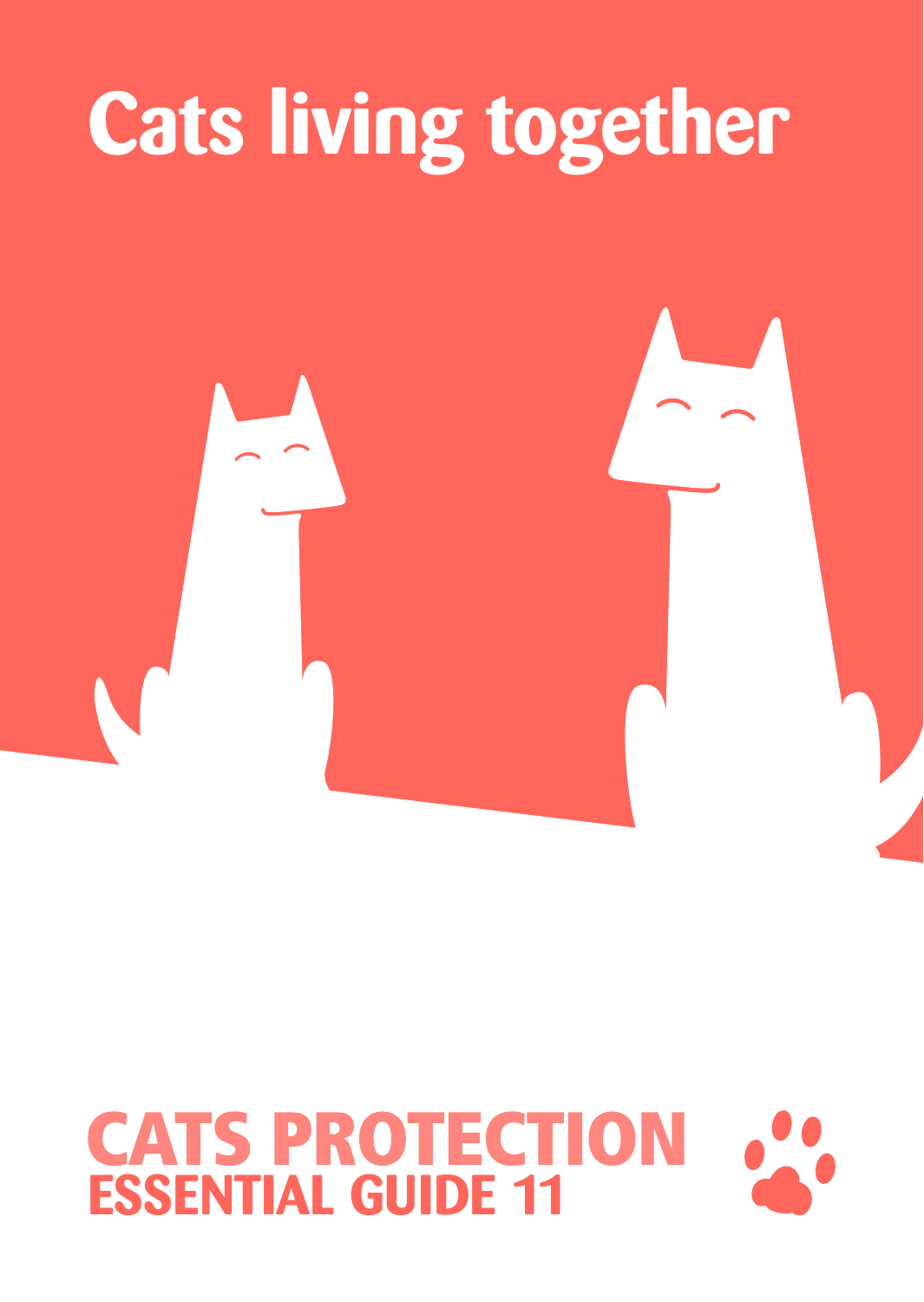If you already have cats that live together, or are thinking of getting two cats or more, there are some important things to consider about their social nature. Taking the steps in this leaflet will help them to live in harmony, without hidden signs of conflict and stress and will hopefully enhance your bond with your cats.

Cat behaviour can be very subtle and just because cats are not fighting or hissing at each other, it does not necessarily mean that they are friends. It can be helpful to watch them carefully to assess whether they get along and consider where their resources are placed, to ensure your cats are all happily cohabiting.

## **Understanding the cat's ancestry**

To understand cats, we need to look at the behaviour of their ancestors. Today's moggy shares common ancestry with the African wildcat – a solitary cat which is still found in North Africa today. It generally chooses to live alone, rather than in a social group with other cats.

The African wildcat lives in the savannah, hunting rodents which are relatively sparse in numbers, so wildcats are widely dispersed to avoid competition for the small amount of food available. They maintain a territory to ensure other cats are kept away from their patch.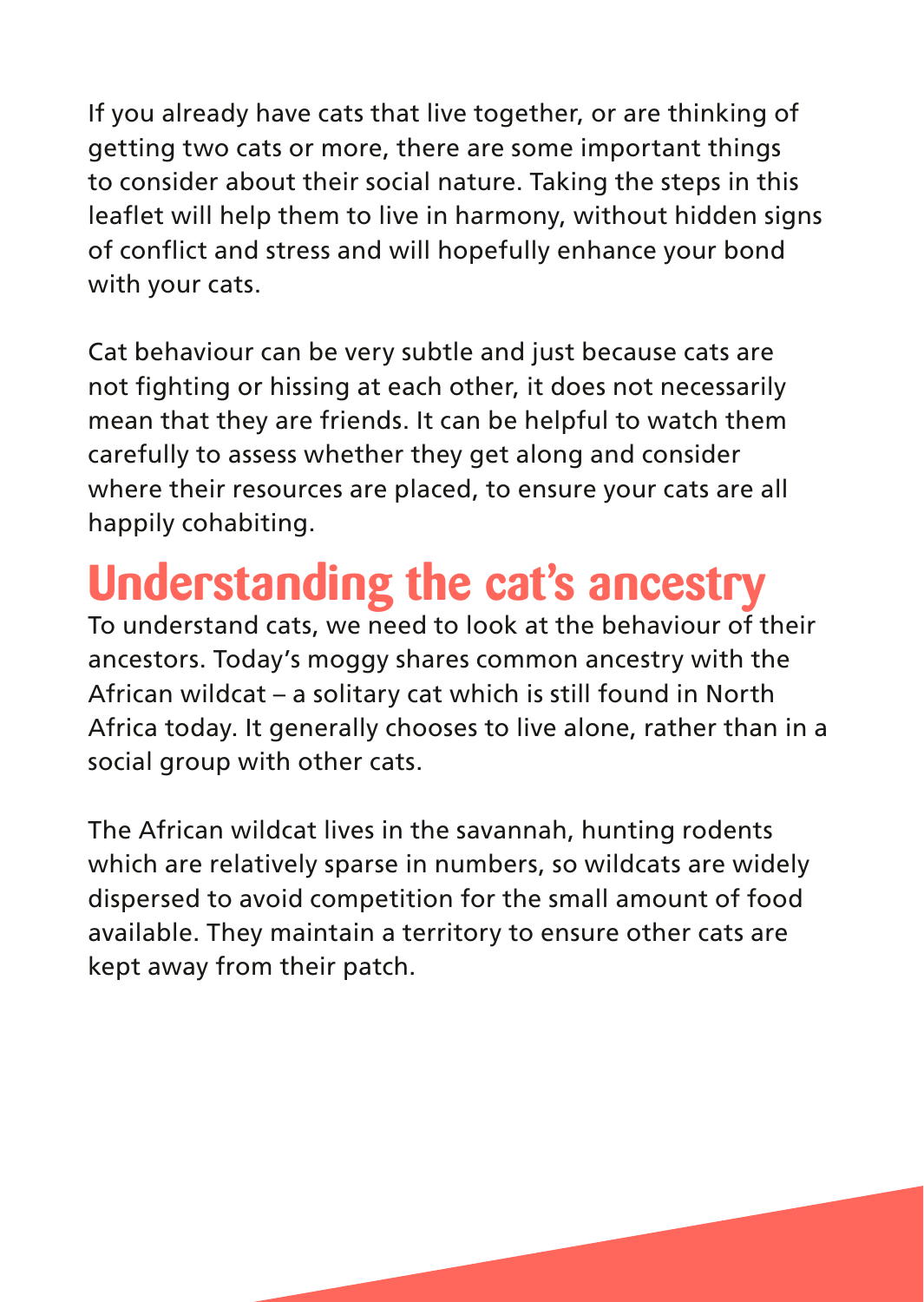## **Cat behaviour**

Domestic cats are similar to the African wildcat in that they still have an inherent desire to be solitary hunters and maintain a territory. However, they can live well together in circumstances when:

- **•** they perceive each other to be in the same social group **and**
- **•** there are sufficient resources provided for them to avoid competition

Feral cats have not been socialised with people or the domestic environment. Sometimes feral cats live in groups – called colonies – if they perceive each other to be in the same social group and there are sufficient food sources for them. Feral colonies often consist of related females and they recognise each other from a common scent which is shared and reinforced through positive activities, such as rubbing against and grooming each other. They will usually protect the territory from intruder cats which bear a different scent, swiftly sending them packing.

Ferals do not depend on each other to source food, so they hunt and eat separately and the same is true for our pet cats.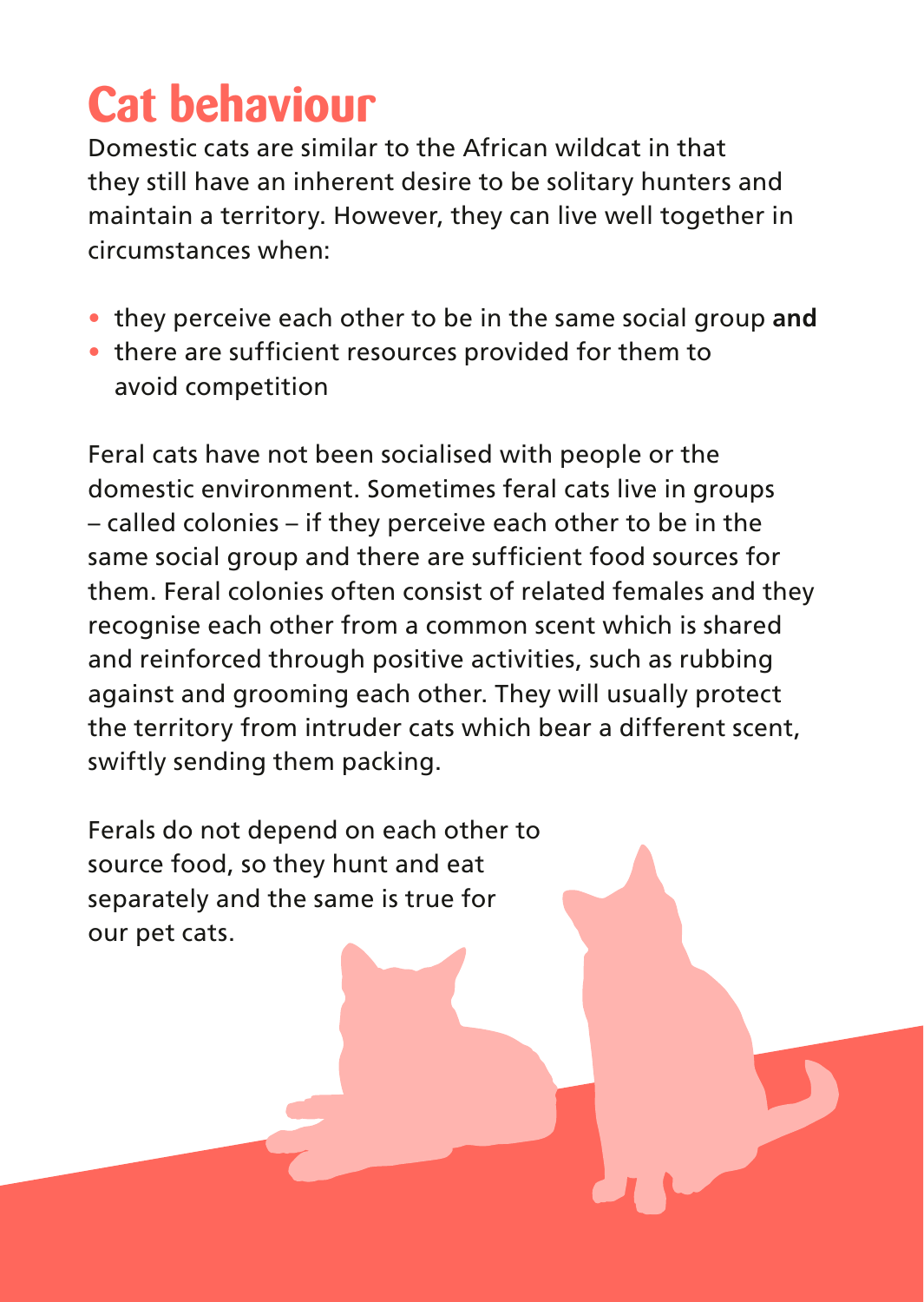## **Cohabiting**

While some cats can form very strong social bonds, sometimes cats living in the same household do not perceive each other to be in the same social group, although under stress they will tolerate the presence of others – especially for a particularly valued resource such as food, a fuss from the owner, or the sunniest spot in the house.

- **•** Some cats will 'block' access to food, water or litter trays from other cats that they live with. This is done very subtly so owners often do not notice and it can be very stressful for the affected cat – sometimes even leading to behavioural problems
- **•** Some cats operate a more tolerant 'time share' system where one cat may use a particular area in the morning and the other cat will then use that area in the afternoon, for example
- **•** Others may live separately in a particular area of the house. For example, one cat may live upstairs, while the other cat lives downstairs
- **•** Sometimes other events may precipitate signs of conflict such as illness in one of the cats in a household. For example, a cat which develops a disease which increases its fluid intake – such as diabetes, or renal disease – may start to urinate on a carpet away from the litter tray. There may not be anything wrong with the cat's ability to use a litter tray, instead it may be that the tray is blocked at certain times by other cats in the household and the cat is unable to access the tray when it needs to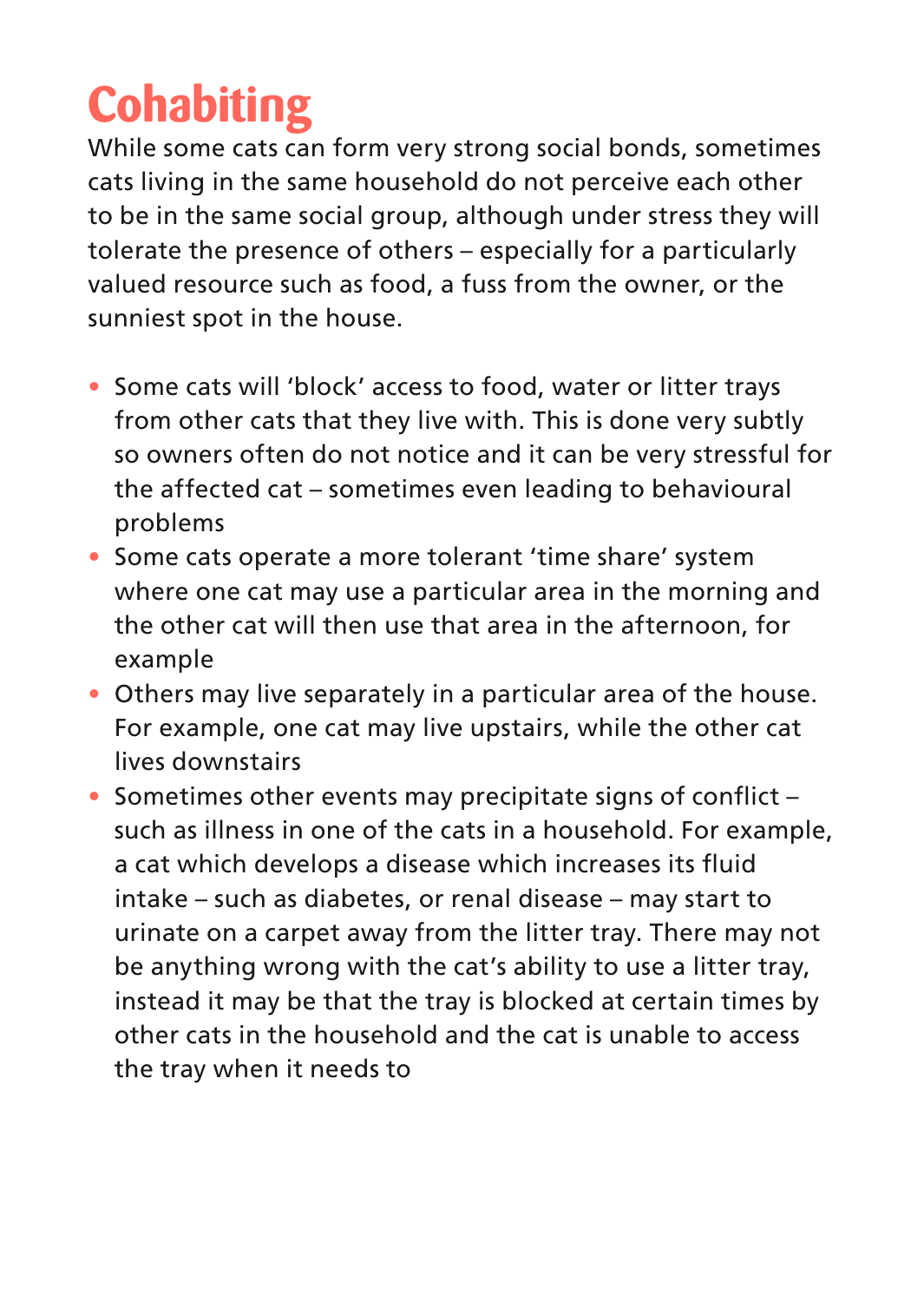## **Same social group?**

Signs of aggression and conflict are not the only way to tell that cats are in different social groups. The signs can be subtle, so you need to look for the positive signs of social interaction.

Cats are in the same social group if they sleep touching each other and spend time rubbing and grooming each other, sharing and reinforcing their common scent. There is nothing more endearing that seeing two cats choosing to cuddle up with one another

If you have more than two cats, you may find you have more than two social groups – in fact it is quite possible to have six cats and five or six social groups within them. This is more likely to happen if they were introduced as adults, were forced to interact too quickly and given insufficient resources. Even sibling cats may not necessarily remain in the same social group and may drift apart as they approach social maturity, between 18 months and four years of age.

### **Resource placement**

Cats in one social group are best provided with separate food, water and litter trays from cats which are in a different social group. Place these in a different part of

the home. In fact, it may even be a good idea to feed cats in the same social group in different areas to reduce the risk of relationship breakdown.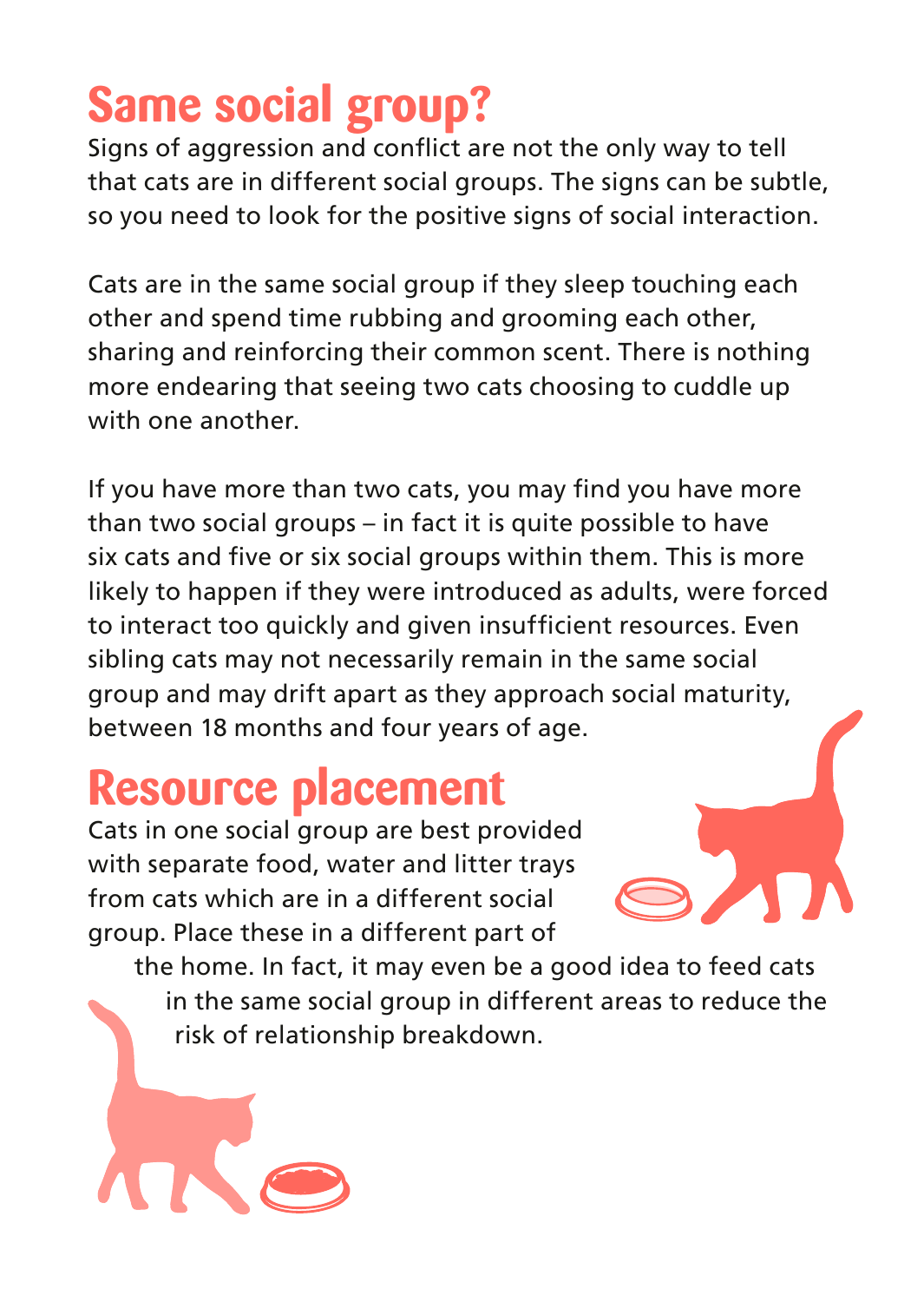## **Do you want another cat?**

If you already have one or more cats, think carefully before getting another cat as it's an important decision. There are many factors to consider. Can you afford the daily costs, including veterinary care for which big bills can be unexpected? Do you have enough space in your home to provide extra resources in the right locations to support another cat? Do you have enough time for another cat? Has your cat coped with the presence of other cats in the past? See Cats Protection's *Essential Guide: Caring for your cat*.

Cats are all unique and have different characters. Although a cat might have lived with another cat in the past, this does not mean that they will necessarily tolerate a new cat immediately or even at all. If a cat's companion cat has recently died, hold off getting a new cat as a 'friend', at least until the remaining cat has had time to adjust. In some cases, cats actually seem to blossom once they are on their own and prefer to remain in a single-cat household. This can be difficult for us to understand as humans are a more social species. Thinking from a cat's perspective takes a different approach.

Cats which have been in contact with unrelated and nonaggressive cats when they were kittens – less than seven weeks of age – sometimes cope better with the presence of other cats when they are adults.

**Remember, owners have a legal duty of care to provide for their cat's needs, which includes the need to be housed with or apart from other animals – see Cats Protection's** *Essential Guide: Cats and the law***.**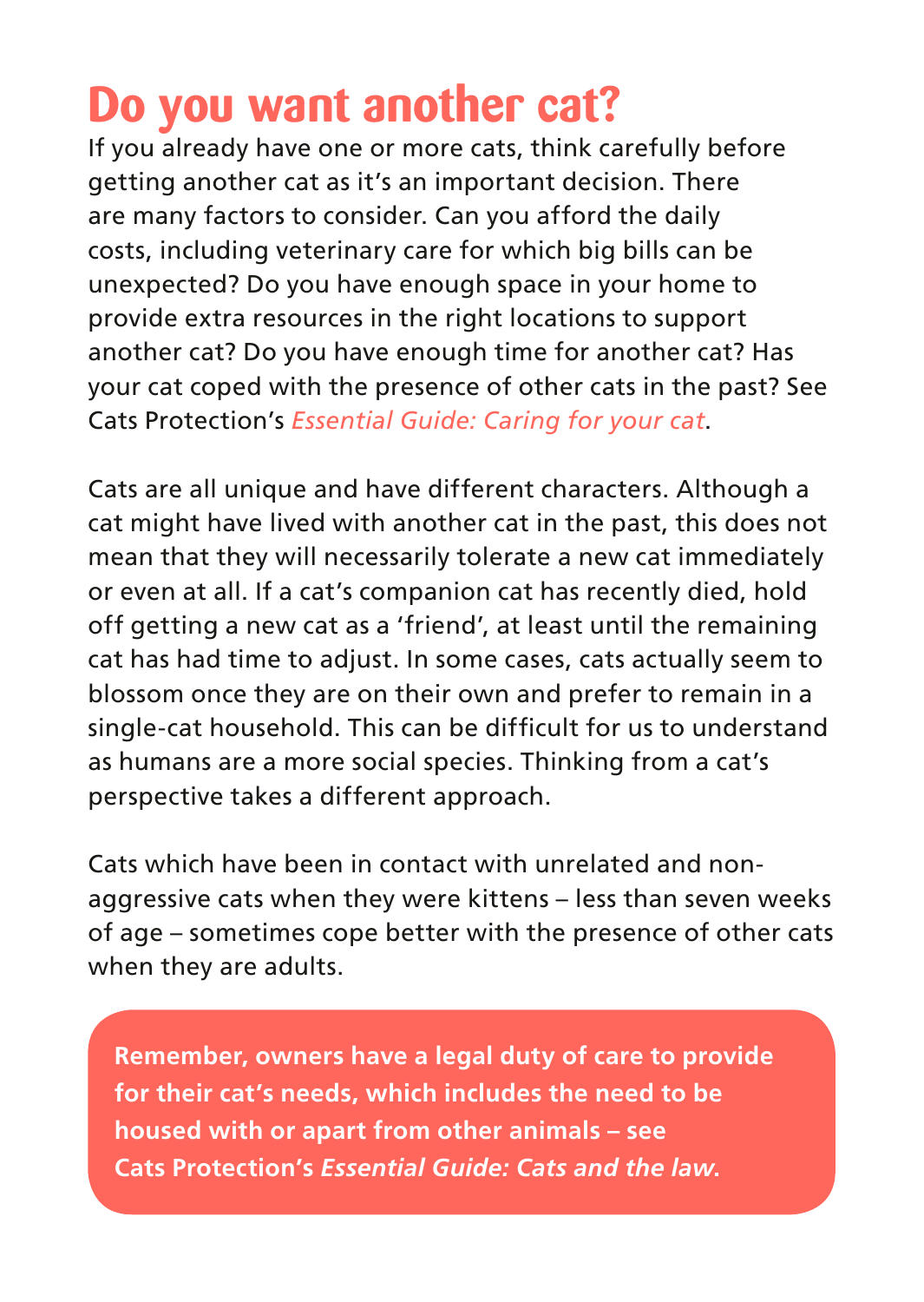## **Introducing cats**

Unfamiliar cats should be introduced very slowly in the hope that they will ultimately perceive each other to be in the same social group, or at least peacefully cohabit. This can be helped by providing plentiful resources in a variety of different places in the home to avoid conflict and competition.

If cats are forced together too quickly, it may lead to lifelong conflict and stress which is difficult to resolve – first impressions are all important. Unfortunately, all too often, cats are introduced without sufficient time and resources to successfully integrate. The result can be two cats forced to cohabit under stress. Behavioural problems may result, or they may become withdrawn or intolerant of attention.

The tips on the following pages, together with patience and understanding, will help you ensure that initial introductions start off long and happy relationships. If you succeed, not only will your cats be happy, but you will be rewarded with the frequent delight of watching charming interactions between your cats.

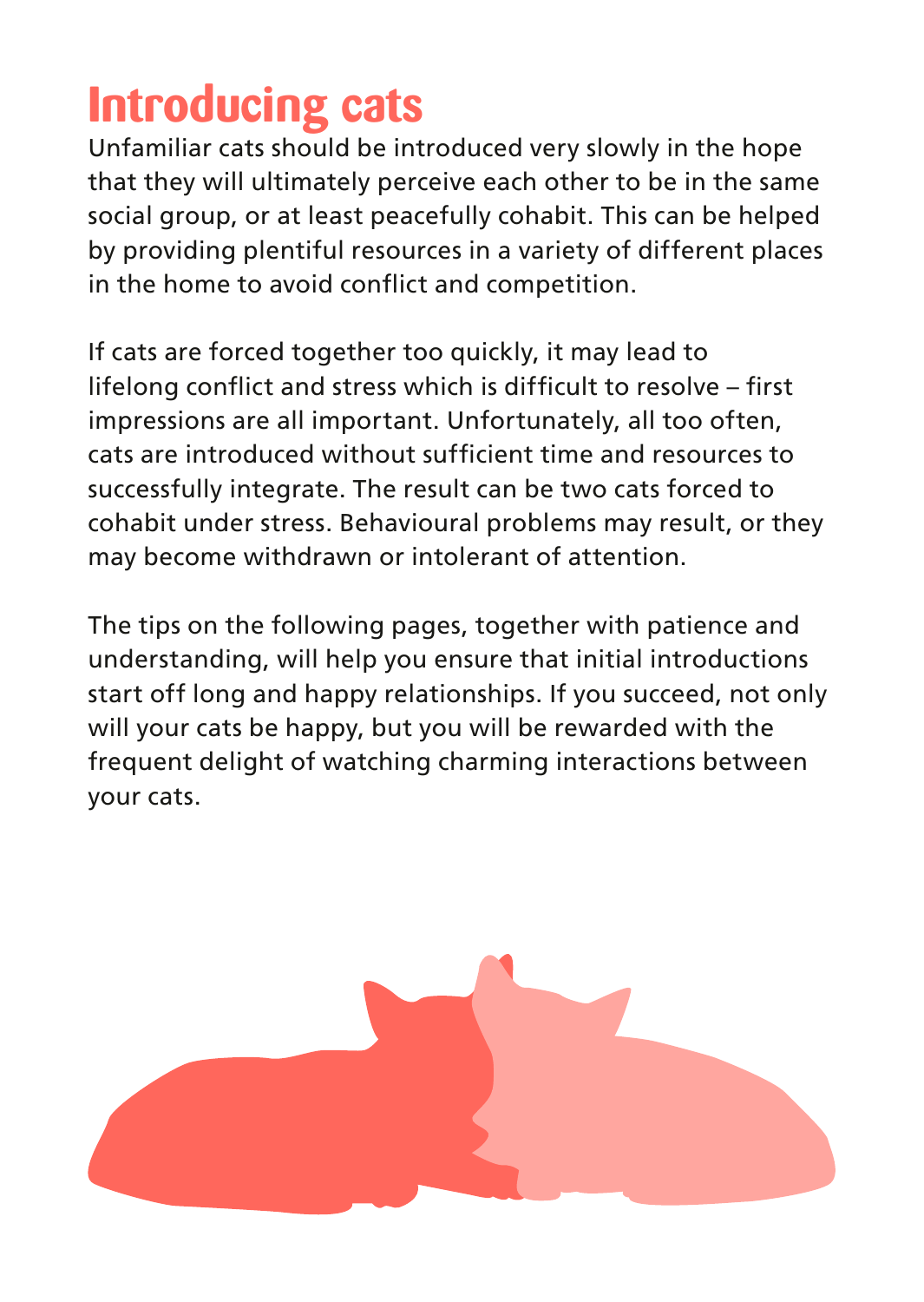## **Important resources for cats**

If you have an existing resident cat, ensure that all their routines remain the same where possible. Shut the new cat in the room that the resident cat uses the least.

When introducing two cats to each other for the first time, it is best to give each cat a separate room. In each room provide each cat with:

- **•** food and water. Cats like to drink away from where they eat, so place the food and water bowls in separate areas sited away from the litter tray
- **•** somewhere to hide. It is very important for cats to have somewhere to hide – eg a cardboard box on its side, or under the bed – particularly when adapting to a new environment
- **•** a viewing platform. Cats love to view their surroundings from a height. You could offer access to high spots eg shelves or the top of a wardrobe window sills. Ensure easy access by placing a stool nearby
- **•** somewhere to sleep igloo beds, cardboard box, blankets in elevated places
- **•** toys be aware that a cat may not want to play while they are settling in
- **•** a scratching post try placing this near to where the cat sleeps as they often like to stretch and scratch after they wake up
- **•** litter tray placed away from food and water bowls

You can install a facial pheromone diffuser, such as Feliway<sup>®</sup>, in the area that each cat uses to sleep, to make the environment more reassuring for the cats.

Before introducing the cats physically, introduce them to each other's scent. Swap scents by: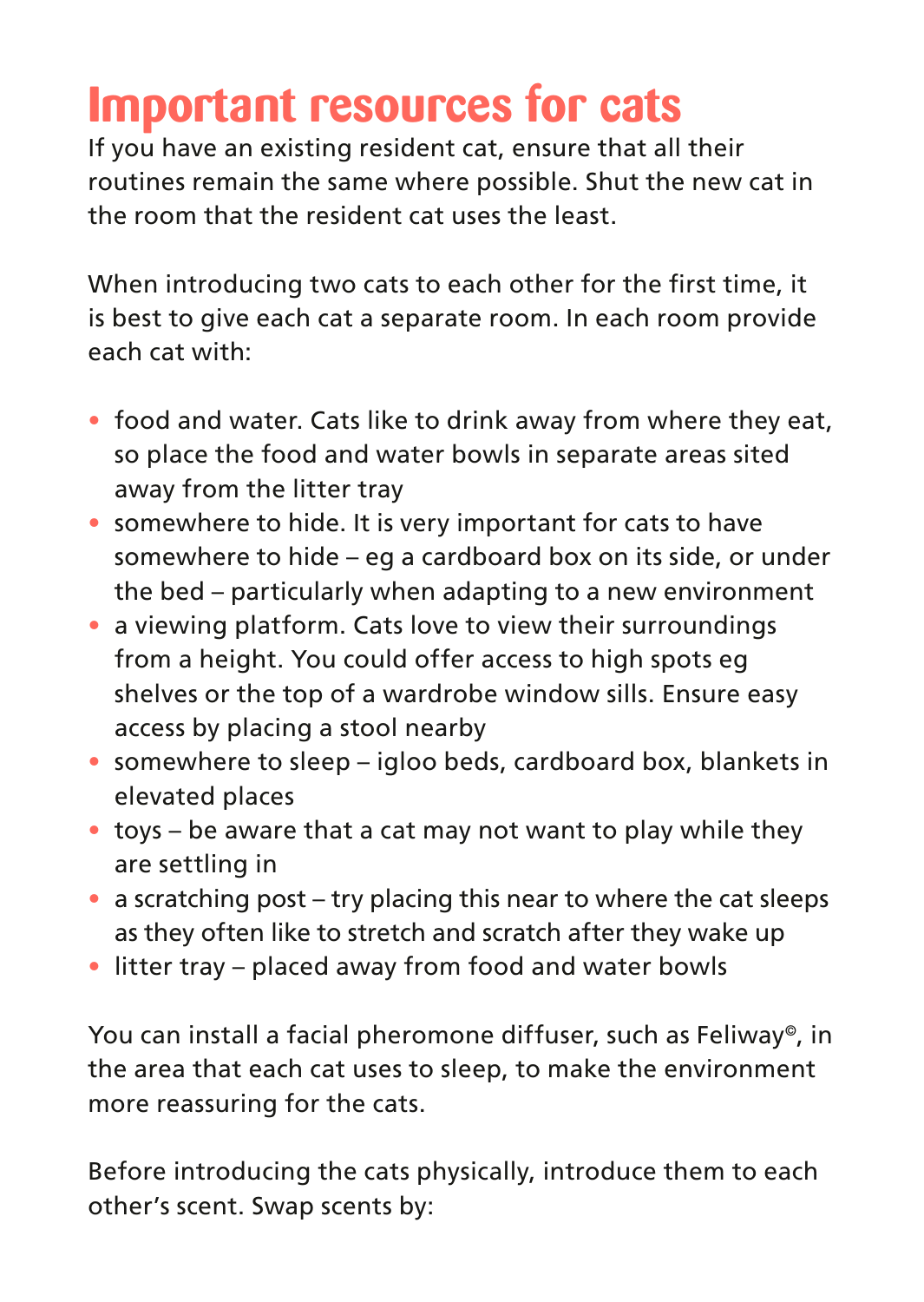- **•** stroking each cat with a separate clean, soft cloth and dabbing it around your home and furniture or leaving the cloth in the cat's environment to sniff when the cat is ready to investigate
- **•** keep swapping the scents until the cats show no reaction to the smell
- **•** if the cats avoid the scent cloth, then the scent swapping stage is going to take longer

Keep mixing scents until the cats show no reaction to the smell. You can progress to allowing them to see each other, but not letting them touch or meet one another. Try placing a glass or mesh door between the cats, and allow each cat to approach or hide as they choose. Do not progress to a face-to-face introduction until the cats either ignore each other or show positive feline social behaviour – such as attempting to groom each other or rub heads on each other through the divider.

When it is time to introduce your cats face to face, it helps to:

- **•** ensure easy escape routes are available for both cats, as well as easy access to places higher up, such as furniture or shelves
- **•** start in a fairly large room where they can stay at a distance from each other
- **•** supervise the cats when they are together
- **•** work at a pace that the cats are comfortable with and go back a step if necessary
- **•** only introduce for short periods of time during feeding time to help form positive associations with each other, before returning the cats to separate rooms
- **•** gradually start to fuss or play with the cats for a short time, so their attention is on you, before putting the food down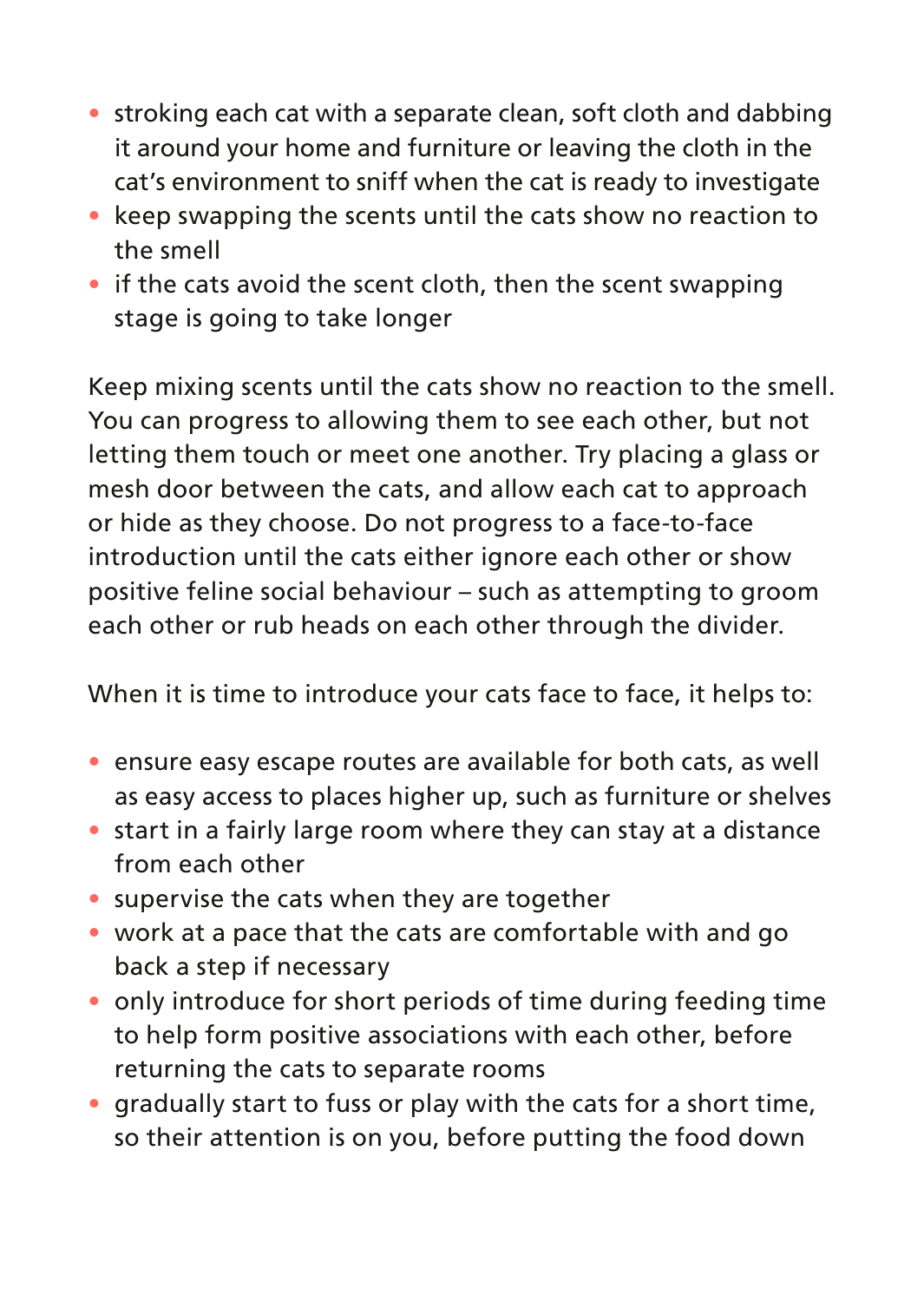If this is tolerated, gradually increase the time they spend together.

It can take anything from a day to many weeks for cats to tolerate each other, so don't give up if there is some hissing and spitting initially, just go back a step. They are unlikely to fight, but have a blanket ready just in case, so you can separate them. Take care to avoid being bitten or scratched as the cats may be quite excited. Don't chase or shout at them as this will only lead to them associating each other with bad things.

As the cats become more comfortable in each other's company, try giving them titbits to encourage them to come closer. Choose somewhere where they can escape easily – placing an object such as a chair between the feeding bowls may help them feel less threatened. Over time, you can move the bowls closer together but do not place them side by side.

Many cats prefer to eat separately to other cats – even those cats in the same social group, as a throwback to their evolutionary past when they would hunt – and eat – separately. Cats can feel vulnerable when they are eating, so place food and water bowls slightly away from the wall, so the cat has space to sit with its back to the wall and is able to survey the room while eating or drinking.

**Always remember that, even despite careful introductions, some cats never become friends or part of the same social group. Differences in characteristics play a great part in all social interactions and cats are certainly no exception to this rule.**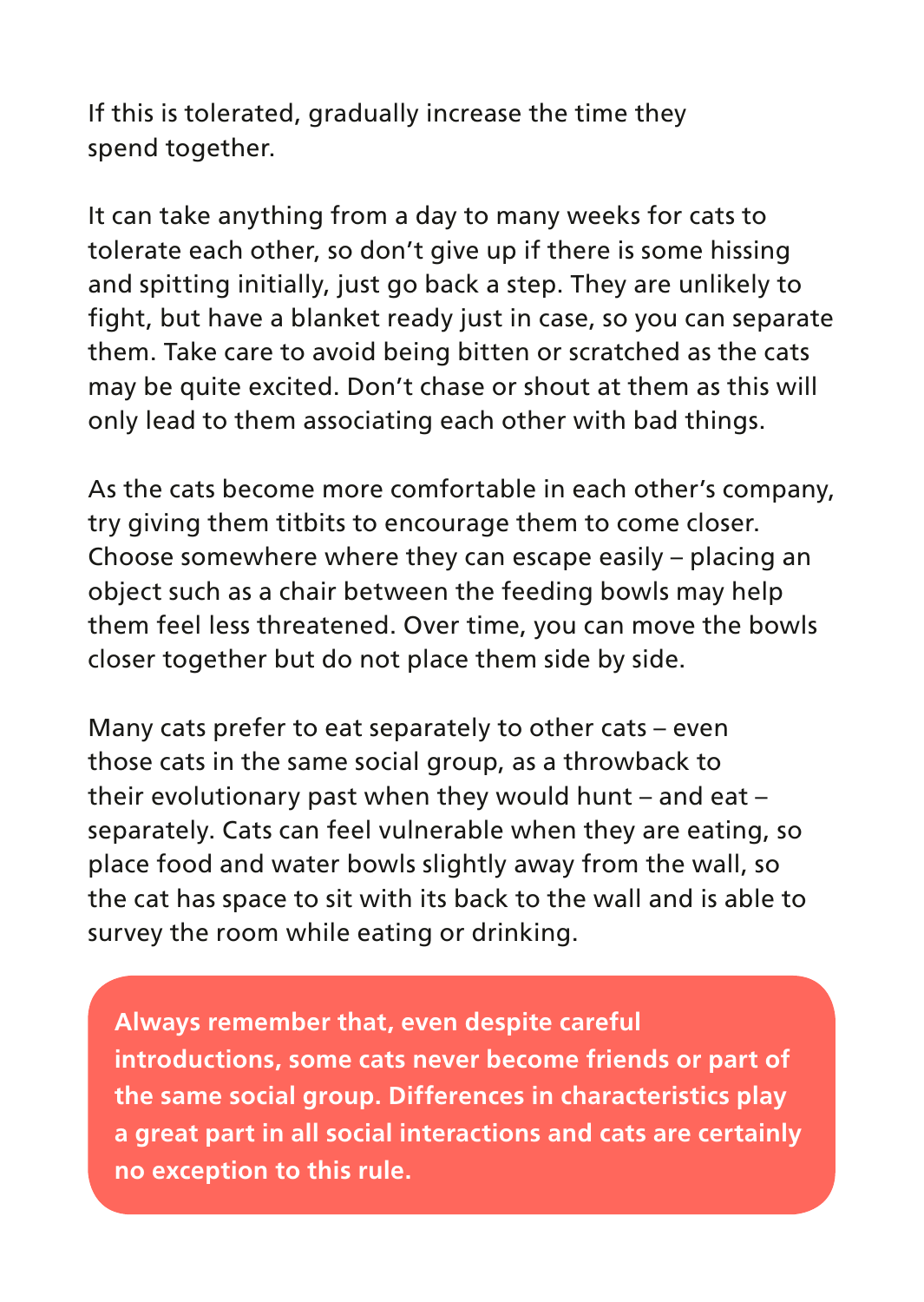Remember that if your cats are apart for any reason, for example if one has to stay at a boarding cattery or a vets, this may affect their scent and they may not be recognised as part of the same social group when they return, The longer a cat is away, the harder it can be to reintegrate. It's a good idea to keep the cats apart – so the absent cat can pick up the smells of home – and slowly reintroduce them. Consider where you place their resources such as food bowls and litter trays, bearing in mind the advice above.

By taking the simple steps outlined in this leaflet, you can often dramatically improve the quality of life of the cats living in your household.

If you have problems please seek help sooner rather than later, as it may be easier to resolve a recently developed problem, than one which has occurred for some time.

If cats have been introduced too quickly, you may need to give them separate rooms and start the integration procedure from scratch. Speak with your vet for further advice who may recommend referral to a suitably qualified behaviourist.

For more information, see Cats Protection's *Essential Guide: Understanding your cat's behaviour*.

**Learn more about your cat online! Take a look at our free interactive tool to help you understand cats' origins and their behaviour within our homes. http://learnonline.cats.org.uk/content/ufo**